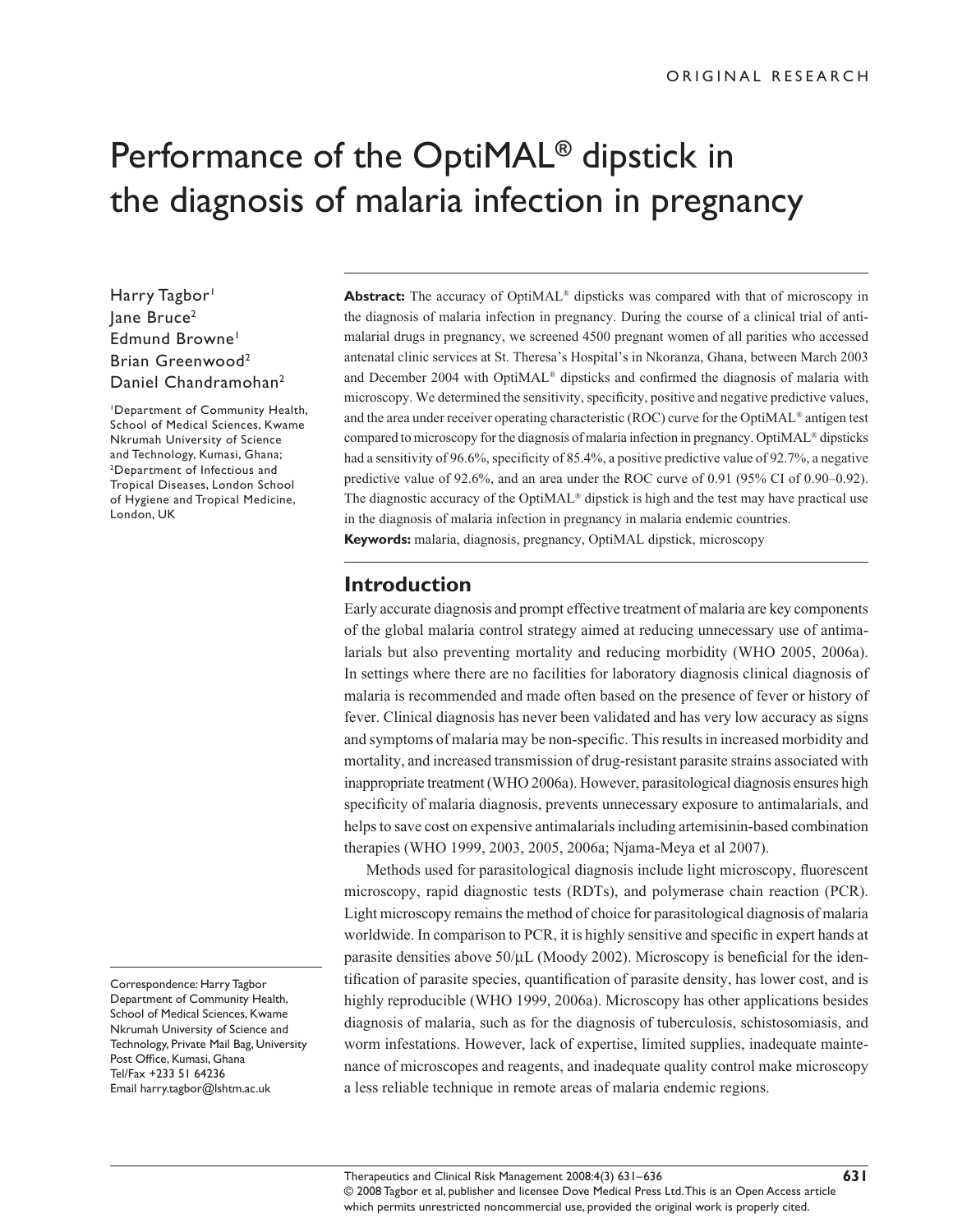Compared to microscopy, RDTs attract very low capital costs with little or no maintenance costs. They require only minimal training and are rapid, accurate, simple to conduct, and applicable in field and clinical settings in remote areas and in emergency situations where expert microscopy may not be practical (WHO 2006b). These major advantages of RDTs over microscopy notwithstanding, reports of assessments of their diagnostic performance have being inconsistent. Of particular concern is the variability in sensitivity and reliability of RDTs at both high and low levels of parasitemia and variable sensitivities in different geographic settings (Moody 2002; WHO 2006b). The excessive heat and humidity in tropical countries are likely to degrade the tests and reduce their shelf life. Prolonged exposure to temperatures greater than 30 °C is likely to reduce sensitivity, necessitating cold chains where possible for transport and storage (Moody 2002).

The PCR technique is used to detect sub-microscopic levels of parasitemia. It is a highly specialized technique requiring expensive equipment and very elaborate laboratory settings. It is not applicable to clinical settings but used mainly in research settings. It is often used as a standard against which the diagnostic accuracy of other parasitological methods is determined. Other methods such as fluorescent microscopy and laser desorption mass spectrometry may be used in malaria diagnosis but, like the PCR technique, they need special and expensive equipments and logistics and may not be applicable to most clinical settings (Moody 2002).

Malaria in pregnancy is a major public health problem with adverse consequences for the mother and her baby, particularly in sub-Saharan Africa (Menendez 1995; Menendez et al 2000; Shulman and Dorman 2003). However, the application of clinical and parasitological methods to diagnose malaria in pregnancy as recommended by the WHO (WHO 2004) has some challenges which limits the full deployment of effective treatment of malaria during pregnancy as a control measure. In highly endemic areas, malaria infection in pregnancy rarely causes an acute illness which makes clinical diagnosis of malaria during pregnancy difficult even though the infection may progress to cause severe anemia particularly in primigravidae. Microscopic diagnosis of malaria during pregnancy in women who live in endemic areas is limited by sequestration of parasitized red blood cells in the placental microcirculation, which reduces the number of circulating ring stage parasites detectable in peripheral blood by microscopy rendering the method insensitive in pregnancy (Mockenhaupt et al 2000) . The PCR technique and the laser desorption mass spectrometry (LDMS) may be useful for detecting parasitemia in pregnancy (Duffy and Fried 2005; Nyunt et al 2005). However, these techniques are not applicable in settings where the burden of malaria in pregnancy is greatest.

Malaria rapid diagnostic tests (RDTs) detect either histidine-rich protein-2 (HRP-2) or plasmodium lactate dehydrogenase enzyme (pLDH) (WHO 1999). Several studies have evaluated HRP-2 based RDTs (Kilian et al 1997; Tjitra et al 1999; Singh and Valecha 2000; Tarimo et al 2001; Forney et al 2003; Njama-Meya et al 2007) or pLDH based RDTs (Cooke et al 1999; Piper et al 1999; Iqbal et al 2003; Palmer et al 2003) for the diagnosis of malaria in children and non-pregnant adults. A few studies (Leke et al 1999; Mankhambo et al 2002; Mockenhaupt et al 2002; Singer et al 2004) have reported their use in the diagnosis of malaria at delivery and/or in the detection of placental malaria. The use of RDTs for diagnosing malaria in pregnant women attending antenatal clinics has been reported in only one study so far (VanderJagt et al 2005). We have, therefore, undertaken a study that compared the accuracy of the OptiMAL® antigen test for detecting peripheral parasitemia with microscopy in pregnant women at the time of presentation at an antenatal clinic during the course of a randomized controlled trial (RCT) of chloroquine (CQ) amodiaquine (AQ) and sulphadoxine-pyrimethamine (SP) for the treatment of malaria in pregnancy.

### **Methods**

The study population comprised pregnant women of all parities who attended the antenatal clinic at the St. Theresa's Hospital in, Nkoranza, Ghana between March 2003 and December 2004. All women who reported at the antenatal clinic and were presumed to be pregnant were invited to participate in the screening process. Prior to any clinical assessment and enrolment, pregnant women were assigned sequential screening numbers and screened for malaria infection using OptiMAL® dipsticks.

The OptiMAL® rapid malaria diagnosis test kits we used were bought in batches from the manufacturer, DiaMed AG—Cressier, Switzerland under license from Flow, Inc. Portland, Oregon, who also organized transportation to the study site on each occasion. All test kits were kept at room temperature at the study site and opened just before performing the test to protect against high humidity. Each test kit comprised a dipstick, pipette, conjugate and wash wells, and a dropper containing a buffer, sealed together in an aluminium package with a desiccant. The tests were performed and interpreted according to the manufacturer's instructions. The four-member screening team comprised two senior secondary school and two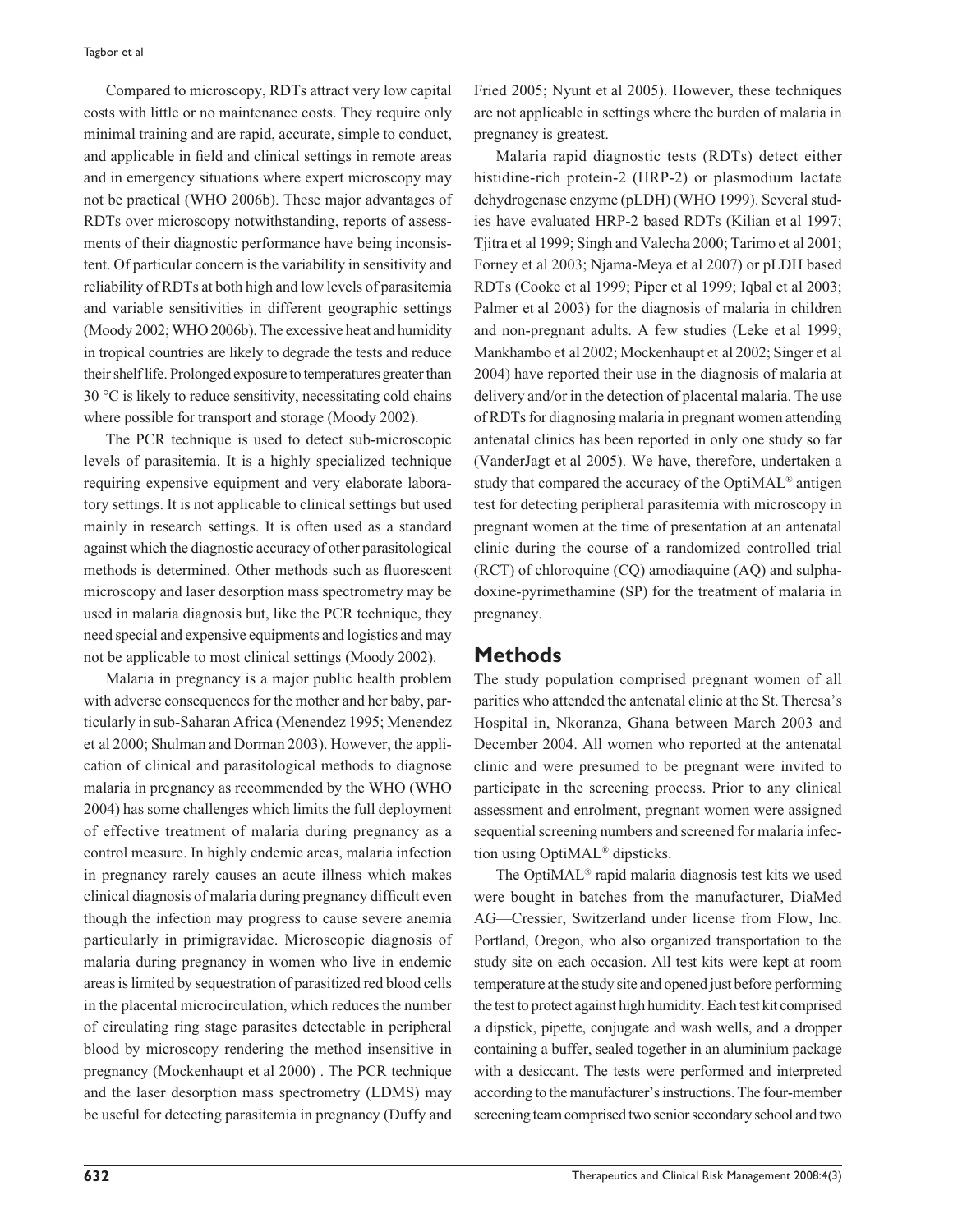polytechnic graduates who had received two weeks' training from the principal investigator (HT) on the conduct and the interpretation of test results. Each member had a specific task assigned at each antenatal clinic screening session; one member performed the dipstick test, another prepared blood slides, one was in charge of record keeping, and the fourth member kept the time. The record keeper entered screening records on a screening form that had fields for the woman's name, screening number, positive results, negative results, and fields to indicate whether enrolment took place. For each test, a new OptiMAL® kit was assembled. One drop of buffer solution was added to the conjugate well first, followed by adding 10 µL of fingerprick blood and the content was thoroughly mixed for about 1 minute. The dipstick was then placed in the conjugate well and allowed to stand for 10 minutes while the well content wick up the dipstick. The dipstick was then transferred to the wash well containing four drops of the buffer solution and allowed to wash for another 10 minutes. Then the reaction bands on the dipstick were read and interpreted.

Positive results were indicated by the presence of more than one red colored reaction bands on the dipstick. The top, middle and bottom reaction bands represented an internal control band, a pan-plasmodium-specific band and a *Plasmodium falciparum*-specific band respectively. The appearance of two test bands and one control band together indicated a *P. falciparum* infection; one middle test band and one control band indicated a *P. vivax*, *P. malariae* or *P. ovale* infection; one control band only at the top of the test strip was regarded as a negative test. A test with no reaction bands was considered invalid.

The screening team prepared thin and thick blood smears for each pregnant woman from a finger prick blood sample immediately after obtaining a sample for the OptiMAL® test. Blood slides of women who had a positive OptiMAL® test together with a set of randomly selected slides of women who had a negative OptiMAL® test were examined by a microscopist blinded to the OptiMAL® test result. The negative OptiMAL® test slides were selected using the serial screening numbers of negative OptiMAL<sup>®</sup> test results. Every fifth number was selected and the corresponding slide examined along with the positive test slides obtained during each screening session. A blood slide was deemed to be negative only when examination of 100 high power fields of a thick film did not show the presence of sexual or asexual forms of *P. falciparum.* A randomly selected sample of 10% of both negative and positive slides was re-examined by a microscopist (CA) at the Noguchi Memorial Institute of Medical Research for quality assurance.

Stata (version 8.1) software was used to clean and validate data and to calculate the test validation features according to defined standards (Altman and Bland 1994a, b, c; Deeks and Altman 2004). For the slides that were re-examined by a second microscopist, an interobserver variability in the interpretation of microscopy results was computed using the kappa statistic including 95% confidence intervals (CI).

The clinical trial on which this study was based was approved by the ethics committee of the London School of Hygiene and Tropical Medicine and by the Health Research Unit of the Ministry of Health of Ghana It was registered on the NIH Clinical trials register and assigned the number NCT00131703.

#### **Results**

The overall prevalence of peripheral parasitemia among antenatal clinic attenders was 22%, with monthly variations ranging from 9% to 32% in 2003 and from 16% to 34% in 2004. The prevalence of parasitemia peaked in June, July and August in 2003 (the rainy season) but no seasonality was observed in 2004. The main parasite species detected was *P. falciparum*; no mixed infections were detected in the study population either by OptiMAL® test or microscopy.

A total of 6370 OptiMAL® tests were performed on 4500 pregnant women, 1338 (21%) tests were positive and 5032 were negative (Figure 1). Ninety-four slides of 1281 OptiMAL® positive women assessed microscopically were negative while 44 (7.3%) of 598 slides obtained from OptiMAL® test negative women were positive on microscopy. Fifty-seven women who had a positive OptiMAL® test



Figure 1 Study profile.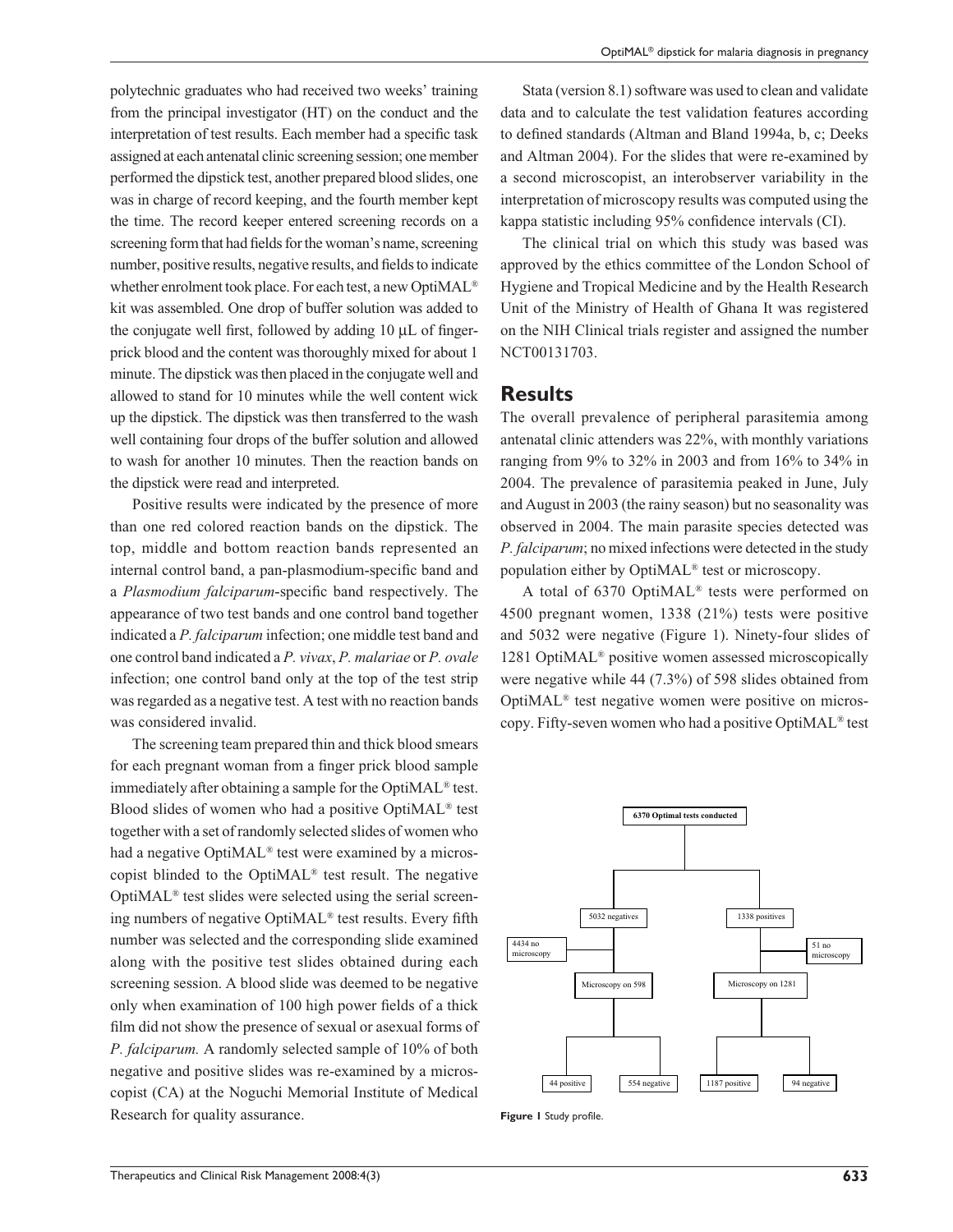did not have a blood slide collected because they declined consent before further samples could be taken or the screening process completed.

Inter-observer variability in reading blood slides by microscopists from the St. Theresa's Hospital and Noguchi Memorial Institute of Medical Research was minimal (kappa 0.34; 95% CI 0.19–0.49).

Low parity, gravidity, and age were associated significantly with positive dipstick tests ( $p < 0.001$ ) (data not shown). Nulliparous women (RR =  $3.3$ ; 95% CI, 3.0–3.7) and primiparous women (RR = 1.8; 95% CI, 1.5–2.0) respectively were more likely to have positive dipstick tests compared to multiparous women. Similarly primigravidae  $(RR = 3.2; 95\% \text{ CI}, 2.9 - 3.6)$  and secundigravidae  $(RR = 1.9;$ 95% CI, 1.7–2.2) were more likely than multigravidae to have positive dipstick results. Pregnant women less than 30 years of age were more likely than those 30 years or above to have positive dipstick results ( $RR = 2.4$ ; 95% CI, 2.1–2.6). Gestational age at screening appears to be associated with a positive dipstick test result ( $p = 0.01$ ); but there was no difference testing positive between women screened in their second trimester and those screened in their third trimester  $(RR = 1.1; 95\% \text{ CI}, 1.0-1.2).$ 

The diagnostic accuracy of the OptiMAL® dipstick increased with increasing density of parasitemia (Tables 1 and 2). The sensitivity of the test was  $57.1\%$ , with a specificity of 93.3% if parasitemia was below 50/µL. However, for parasite densities above  $50/\mu L$ , the sensitivity and specificity of the test were 100% and 93.3%, respectively. The predictive values increased with higher parasite density. The area under a non-parametric receiver operating characteristic (ROC) curve comparing the performance of OptiMAL dipsticks with microscopy in the diagnosis of malaria in pregnancy was 0.91 (0.9–0.92).

# **Discussion**

This study has shown that the OptiMAL® dipstick was able to identify more than 90% of pregnant women with peripheral

blood malaria parasitmia and correctly labeled about 85% of non-parasitemic pregnant women. However, the test performed poorly if the parasite density was below  $50/\mu L$ .

A limitation of this study was the use of peripheral blood microscopy as the "gold standard" for the diagnosis of malaria infection. The accuracy of a diagnosis based on microscopy depends heavily on the expertise of the microscopist. However, the study microscopists were very experienced and there was good agreement between the first and second microscopist. A more serious constraint is that it is known that there may be malaria infection of the placenta in the absence of peripheral blood parasitemia (Mockenhaupt et al 2000, 2002) and, in contrast to studies which have investigated women at the time of delivery, we were unable to determine whether the placenta was infected. It is possible that in the case of some women with a positive OptiMAL® test but a negative blood film, the RDT was detecting a placental malaria infection.

Studies of the use of rapid diagnostic tests in pregnant women have been undertaken mainly for the purpose of diagnosing placental malaria at delivery (Leke et al 1999; Mankhambo et al 2002; Singer et al 2004). All of these studies reported the tests as having good diagnostic features apart from one (Mankhambo et al 2002), which casts doubts on the sensitivity of the OptiMAL® test for diagnosing placental malaria. A recently published study which reported the use of OptiMAL® dipsticks in the diagnosis of malaria in pregnant women who were attending antenatal clinics in Nigeria (VanderJagt et al 2005) found the test to be insensitive compared to microscopy and PCR. However, it is not possible to compare the results of this study to ours because the authors did not report the sensitivity, specificity, predictive values, or likelihood ratios, the indicators required for comparing the performance of diagnostic tests.

The OptiMAL® dipstick test is expected to produce similar results in all environments if the test is conducted according to the manufacturer's instructions. However, we found that during the dry months of the year, the wash well

**Table 1** The performance of the OptiMAL® test versus peripheral microscopy in the diagnosis of malaria infection in pregnancy

|                           | <b>Microscopy</b>              |                          |       |                          |                                  |     |                             |                 |     |                           |                                |       |
|---------------------------|--------------------------------|--------------------------|-------|--------------------------|----------------------------------|-----|-----------------------------|-----------------|-----|---------------------------|--------------------------------|-------|
|                           | Parasite level $<$ 50/ $\mu$ L |                          |       | Parasite level 50-100/uL |                                  |     | Parasite level $>100/\mu L$ |                 |     | <b>Overall assessment</b> |                                |       |
|                           |                                | <b>Positive Negative</b> | Total |                          | Positive Negative Total Positive |     |                             | <b>Negative</b> |     |                           | <b>Total Positive Negative</b> | Total |
| OptiMAL <sup>®</sup> test |                                |                          |       |                          |                                  |     |                             |                 |     |                           |                                |       |
| Positive                  | 24                             |                          | 33    | 68                       |                                  | 77  | 822                         | 9               | 831 | l 187                     | 94                             | 28    |
| Negative                  | 18                             | 125                      | 143   | 0                        | 125                              | 125 | 0                           | 125             | 125 | 44                        | 554                            | 598   |
| Total                     | 42                             | 134                      | 176   | 68                       | 34 ا                             | 202 | 822                         | 134             | 956 | 1231                      | 648                            | 1879  |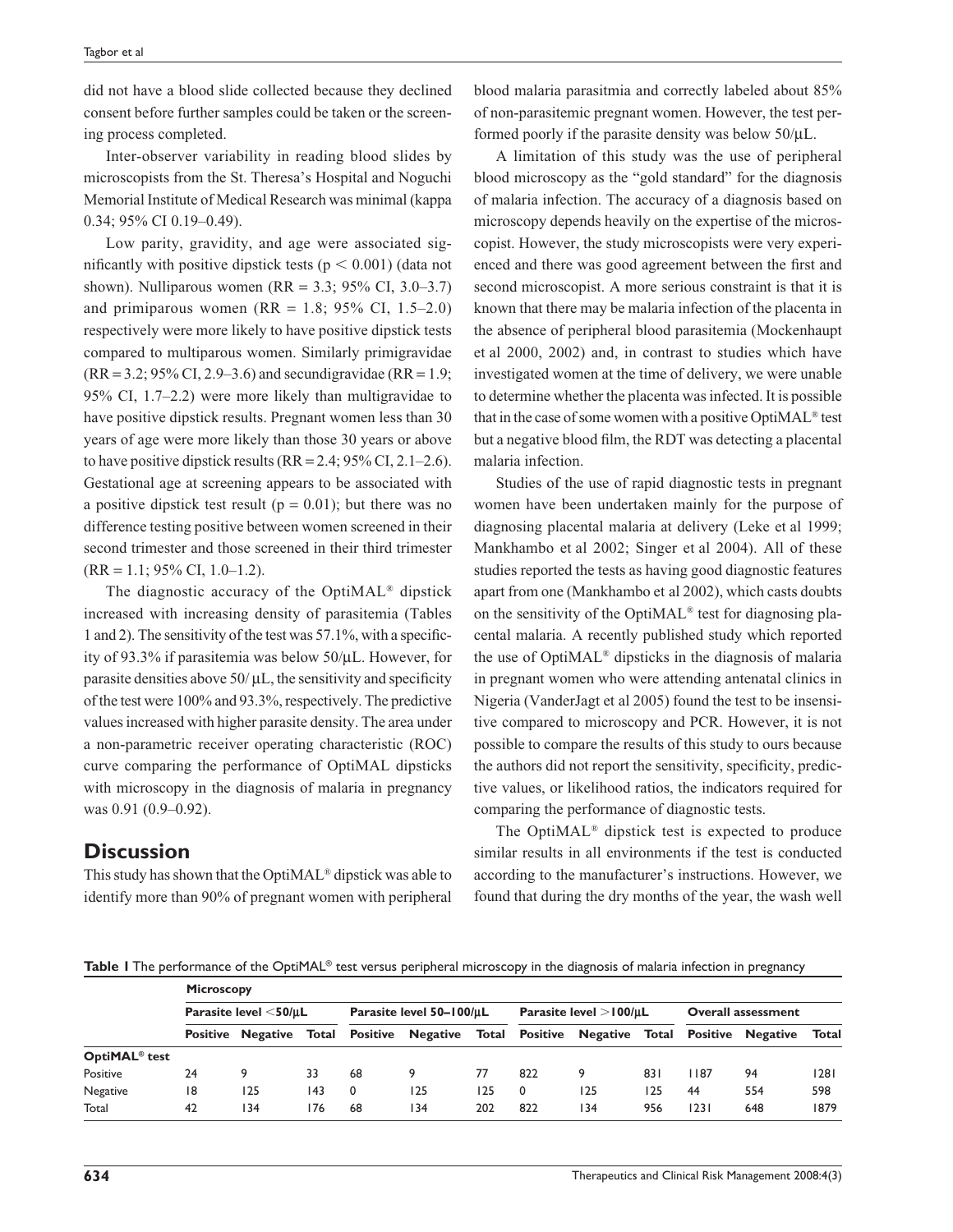| Parasitemia                       | <b>Sensitivity</b> | <b>Specificity</b>                | <b>Positive PV</b> | <b>Negative PV</b> | <b>Accuracy</b> | Likelihood ratio |                          | Area                |  |
|-----------------------------------|--------------------|-----------------------------------|--------------------|--------------------|-----------------|------------------|--------------------------|---------------------|--|
| ${\rm (parasites/ \mu L)}$        | (% [95% CI])       | (% [95% CI])                      | (% [95% CI])       | (% [95% CI])       |                 |                  | <b>Positive Negative</b> | under ROC           |  |
| of whole blood)                   |                    |                                   |                    |                    |                 | test             | test                     | curve (95% CI)      |  |
| $<$ 50                            | 57.1(49.8–64.5)    | 93.3 (89.6-97)                    | 72.7 (66.6–79.3)   | 87.4 (82.5–92.3)   | 84.7            | 8.5              | 0.46                     | $0.75(0.67 - 0.83)$ |  |
| $50 - 100$                        | 100                | 93.3 (89.8-96.7)                  | 88.3 (83.9-92.7)   | 100                | 95.5            | 14.9             | < 0.001                  | $0.97(0.95 - 0.99)$ |  |
| > 100                             | 100                | 93.3 (91.7-94.9)                  | 98.9 (98.3-99.6)   | 100                | 99.I            | 14.9             | < 0.001                  | $0.97(0.95 - 0.99)$ |  |
| Overall                           |                    |                                   |                    |                    |                 |                  |                          |                     |  |
| Assessment<br>(Positive/Negative) |                    | 96.4 (95.6–97.3) 85.5 (83.9–87.1) | 92.7 (91.5–93.8)   | $92.6(91.5-93.8)$  | 92.7            | 6.6              | 0.04                     | $0.91(0.9 - 0.92)$  |  |

**Abbreviations:** PV, predictive value; ROC, receiver operating characteristics.

dried up too soon if the manufacturer's instruction of filling this well at the beginning of the test process was followed. Under these conditions, optimum results were obtained when the wash well was filled just before the dipstick was transferred into it.

Screening with the OptiMAL® dipsticks fitted well into the routine of the antenatal clinic schedule and use of the RDT caused minimal disruptions to the flow of work at the clinic throughout the study period. In the past, the high cost of RDT kits (US\$1.00 to US\$3.50 per test) compared to the cost of US\$0.40 for microscopy (Hanson et al 2004) coupled with the availability of relatively cheap and sensitive drugs (chloroquine and sulphadoxine-pyrimethamine [SP]) for treatment of malaria has been used to argue that RDT use in moderate to high transmission areas may not be cost effective (Wongsrichanalai 2001; Fernando et al 2004; Hanson et al 2004). However, in Ghana the average costs of microscopic diagnosis of malaria charged by public and mission hospitals in the Brong Ahafo region during the study period were 10,000 and 15,000 cedis (approximately US\$1.1 and US\$1.6, respectively) more than the US\$1.00 cost per test of the OptiMAL® dipstick used in the present study. Thus, cost may no longer be an issue limiting the wider use of RDTs in routine health care in Ghana. However the fact that RDTs are not quantitative is a limiting factor (Wongsrichanalai 2001). Furthermore, it is not clear to what extent antenatal rapid antigen tests results can predict placental parasitemia. Nevertheless, RDTs appear more sensitive in detecting sub microscopic parasitemia in pregnancy and probably placental parasitemia compared to traditional microscopy (Mockenhaupt et al 2002).

Since resistance to SP is increasing and an effective and safe antimalarial drug to replace SP for intermittent preventive treatment is yet to be identified it is worthwhile considering the option of detecting malaria infection using rapid diagnostic tests and treating only those who are infected with an effective antimalarial drug combination as opposed to giving an antimalarial to all pregnant women attending an antenatal clinic. In this context the use of OptiMAL® dipsticks to detect circulating pLDH may be of public health significance. Antenatal RDT screening and treatment of only those with positive results would: (1) reduce unnecessary antimalarial drug use, thus offsetting the cost of using rapid diagnostic tests (Hanson et al 2004); (2) reduce drug pressure, which is implicated in the spread of parasite resistance to antimalarial drugs (Wernsdorfer 1994; Wongsrichanalai 2001); (3) limit exposure of pregnant women to the newer and more expensive antimalarial drugs only to those who are infected. It is worthwhile examining the effects of restricting effective malaria treatment to those who are found to be infected with malaria during antenatal.

#### **References**

- Altman DG, Bland JM. 1994a. Statistics notes: Diagnostic tests 1: Sensitivity and specificity. *BMJ*, 308:1552.
- Altman DG, Bland JM. 1994b. Statistics notes: Diagnostic tests 3: Receiver operating characteristic plots. *BMJ*, 309:188.
- Altman DG, Bland JM. 1994c. Statistics notes: Diagnostic tests 2: Predictive values. *BMJ*, 309:102.
- Cooke AH, Chiodini PL, Doherty T, et al. 1999. Comparison of a parasite lactate dehydrogenase-based immunochromatographic antigen detection assay (optimal (r)) with microscopy for the detection of malaria parasites in human blood samples. *Am J Trop Med Hyg*, 60:173–6.
- Deeks JJ, Altman DG. 2004. Diagnostic tests 4: Likelihood ratios. *BMJ*, 329:168–9.
- Duffy P, Fried M. 2005. Malaria: new diagnostics for an old problem. *Am J Trop Med Hyg*, 73:482–3.
- Fernando SD, Karunaweera ND, Fernando WP, et al. 2004. A cost analysis of the use of the rapid, whole-blood, immunochromatographic p.F/p.V assay for the diagnosis of plasmodium vivax malaria in a rural area of sri lanka. *Ann Trop Med Parasitol*, 98:5–13.
- Forney JR, Wongsrichanalai C, Magill AJ, et al. 2003. Devices for rapid diagnosis of malaria:Evaluation of prototype assays that detect plasmodium falciparum histidine-rich protein 2 and a plasmodium vivaxspecific antigen. *J Clin Microbiol*, 41:2358-66.
- Hanson K, Goodman C, Lines J, et al. 2004. The economics of malaria control interventions. Global Forum for Health Research. WHO.
- Iqbal J, Muneer A, Khalid N, et al. 2003. Performance of the optimal test for malaria diagnosis among suspected malaria patients at the rural health centers. *Am J Trop Med Hyg*, 68:624–8.